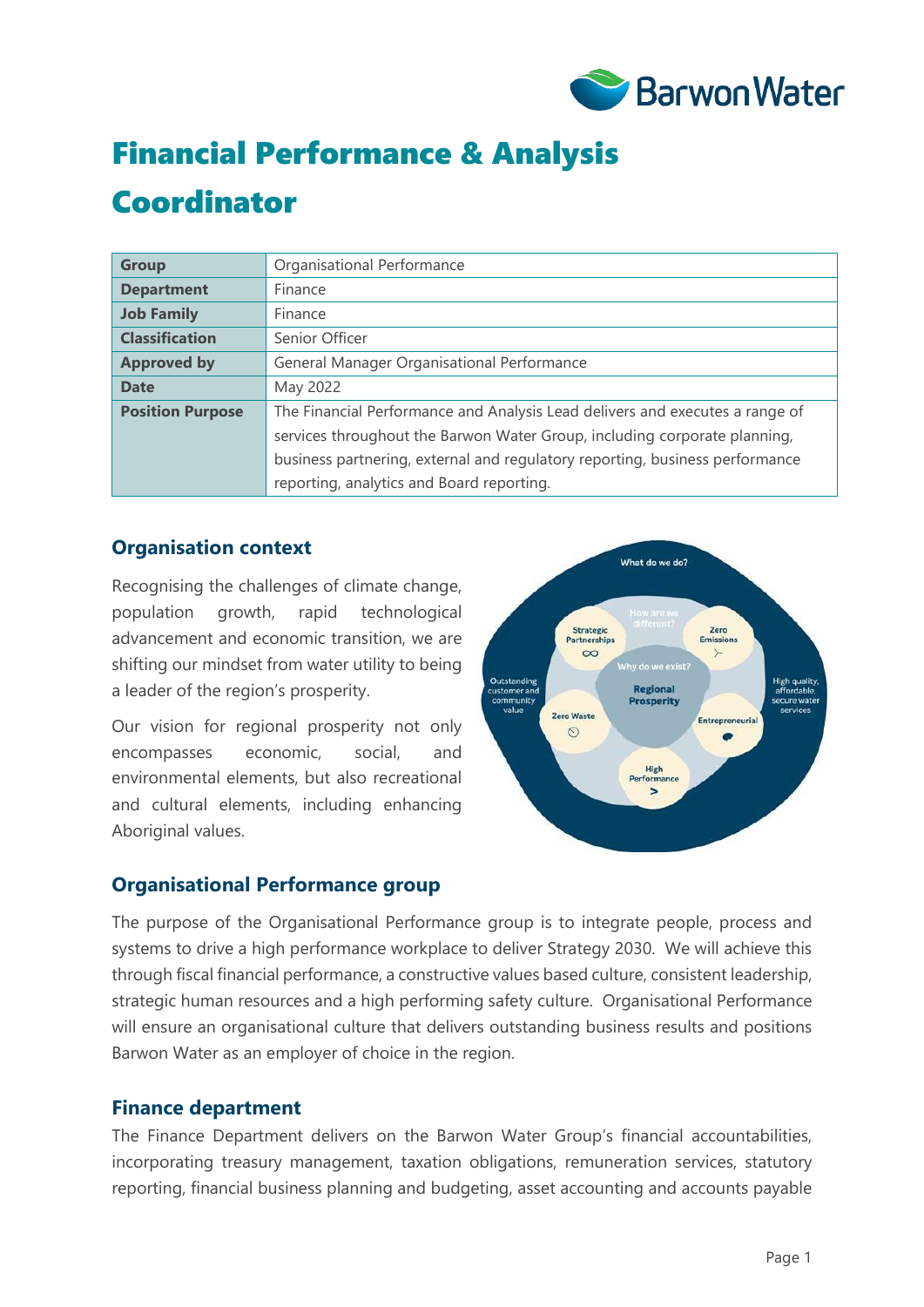function. The department ensures strong fiscal outcomes through robust internal control systems and processes whilst ensuring all regulatory and legislative obligations are met.

#### **Organisational relationships**

| <b>Reports to</b> | 'Manager Finance                                                         |
|-------------------|--------------------------------------------------------------------------|
|                   | <b>Directly supervises</b>   Business Analyst, Finance Business Partners |

## **Accountabilities**

As the Financial Performance & Analysis Lead, you will have overarching responsibility for:

#### **Lead the Corporate Planning and Forecasting Process for the Group**

- Lead the Annual Planning and Quarterly Forecasting process and coordination and delivery of the annual rolling 5 year corporate plan.
- Ensure that the 5 Year Corporate Plan and Annual Planning Targets have been applied in the business' financial budgets and associated targets/KPI's.
- Present and communicate the 5 Year Corporate Plan to the SLT, Board and external stakeholders.
- Present and communicate the financial budgets, key drivers, assumptions, opportunities and risks for each business area supported.
- Analysing drivers, data, trends and analytics, provide monthly performance outlooks and quarterly financial forecasts.
- Develop tailored measures and performance indicators that will provide an early view of future financial performance.
- Present and communicate the financial budgets, forecast key drivers, assumptions, opportunities and risks throughout the business.
- Ensure that the Balanced Scorecard includes appropriate measures and targets that reflect the effective delivery of the Corporate Plan and these can be reliably measured.
- Prepare papers, presentations and verbal updates to the Executive Leadership Team (i.e. EPMO, Business Performance Updates) and the Board.
- Bring a continuous improvement approach to all aspects of the corporate planning and forecasting processes.

#### **Lead and assist the Finance Business Partners and Business Analyst to provide advice, insights and decision support services to the Barwon Water Group**

- Provide insights, advice and reporting on the day to day financial performance to General Managers, BAS and their teams in the delivery of their financial budgets and forecasts.
- Promote the Finance brand through proactive, collaborative and constructive behaviours
- Provide the necessary level of financial and commercial analysis for the business to make pricing decisions (non-regulated revenues).

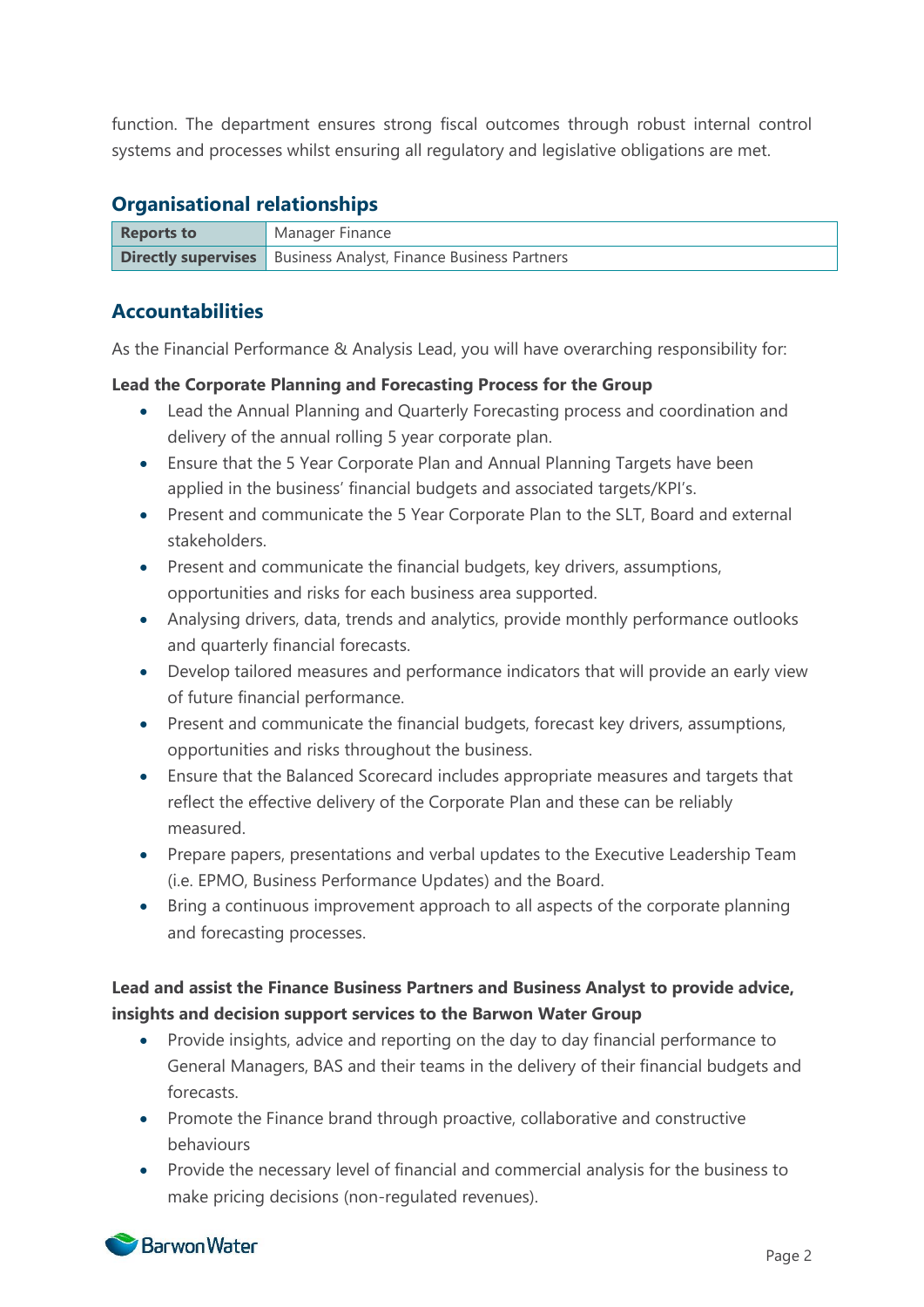- Support the development of business cases, variations and associated funding requests.
- Develop a suite of standardised reports that will be consistently applied in the reporting and analysis of financial results throughout the Group.
- Utilise existing or develop new financial models to deliver forward looking projections that are aligned to operational business drivers.
- Through data driven analytics, deliver analysis that provide insights on how future financial performance can be improved.
- Identify areas of opportunity to reduce costs, increase non-regulated revenues and optimise cash flows which will contribute to the delivery of efficiency and savings initiatives.
- Prepare relevant materials and presentations to management and the Board.

#### **Lead, coordinate and assist with Business Performance Reporting**

- Prepare papers for the monthly ELT Business Performance Reviews. \*
- Prepare papers for the Board as required. \*
- Monthly Board papers on financial performance including the Balanced Scorecard. \*
- Prepare papers for Quarterly and other mandatory updates to DELWP, DTF, ESC and other key stakeholders. \*
- Develop a suite of standardised reports that will be consistently applied in the reporting and analysis of financial results throughout the Group. \*
- Prepare relevant materials and presentations to management, EPMO, Executive Leadership Team and the Board.
- Attend and proactively participate in relevant management forums and project control boards, present to external agencies, the ELT, Barwon Water and BAS Board (as required).

\* In collaboration with Manager Finance

#### **Assist with the preparation of the ESC Price Submission and other strategic projects (as required)**

- Assist in the preparation of financial data and financial modelling for inclusion in the price determination model.
- Act as a financial work stream lead in the ESC Price Submission
- Provide for ongoing review of performance against current Price Submission.
- Participate in the review and justification process of the draft price submission, providing financial analysis as required to assist in the consultation process with the ESC.
- Provide commercial and financial assistance to any key strategic projects and initiatives as required.

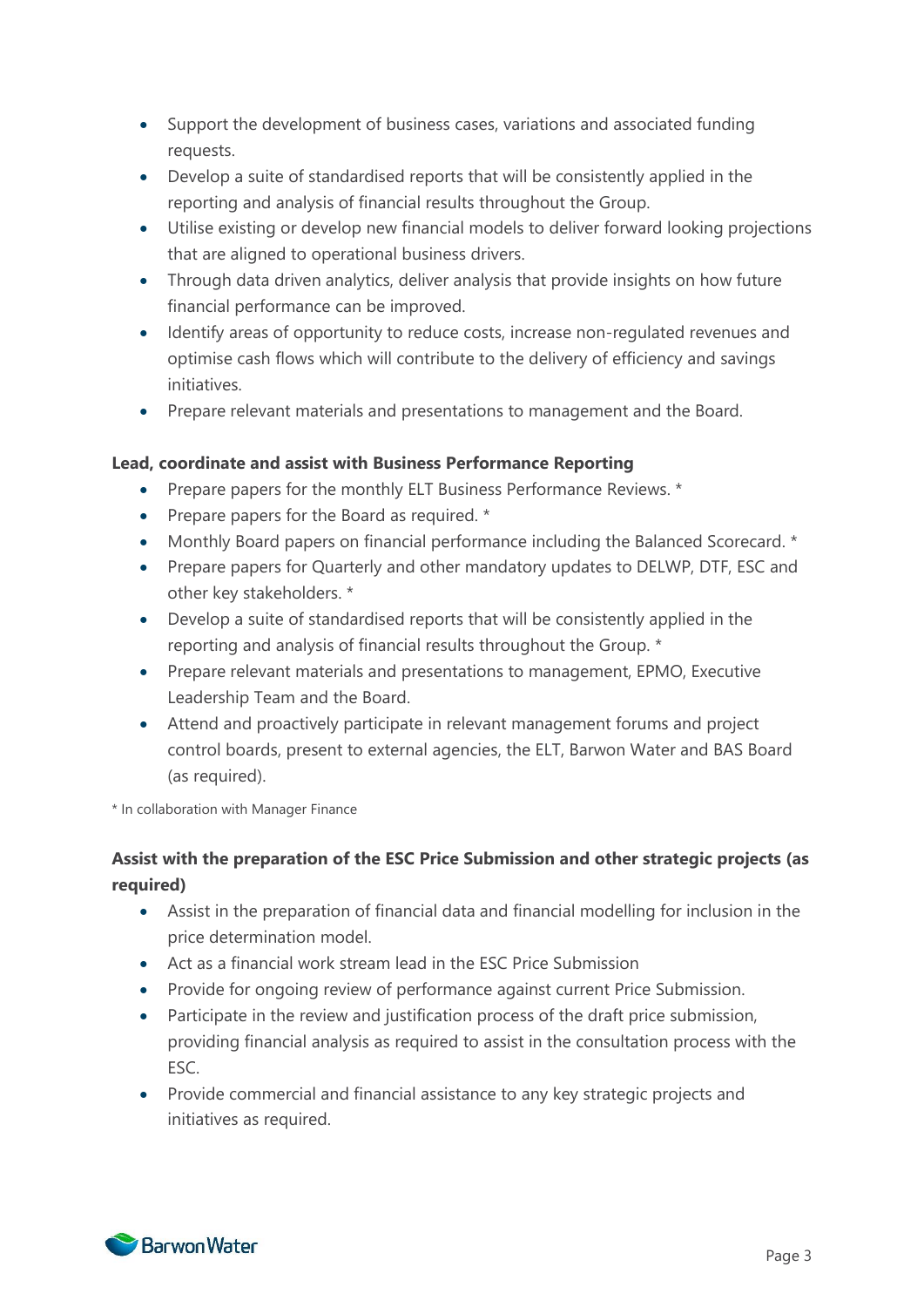#### **People Leadership**

Barwon Water will comprise a diverse and accountable organisational culture, enabled through inclusive leadership and aligned to strategy, values and behaviours.

- Adopts best practice people management philosophy to motivate and inspire through high performance- performance management, providing meaningful feedback, mentoring, coaching and development, hiring.
- Confidently drives, and supports change throughout the organisation to ensures sustainable outcomes, including directly engaging adversity and navigating through challenging circumstances.
- Champions team engagement and promotes high performance by motivating and enabling people to make the necessary changes to efficiently deliver our organisational strategy.
- Promotes and fosters collaborative team and stakeholder relationships based on growth and resilience, integrity, accountability and inclusion, and lives to the Barwon Water value of 'Leadership'.

#### **Health, Safety & Wellbeing**

Barwon Water is committed to providing a safe and healthy work environment to all employees. Employees are expected to perform their duties in accordance with the Occupational Health & Safety Act 2004 and all regulations, codes of practice and organisation policies and procedures. In addition, employees are expected to:

- Lead the development of SQE processes and systems within the team.
- Promote and demonstrate Barwon Water's high standards in relation to health, safety, environment and quality, championing a culture of safety in the workplace.
- Report unsafe work practices, incidents, hazards and near misses, and unacceptable workplace behaviours.

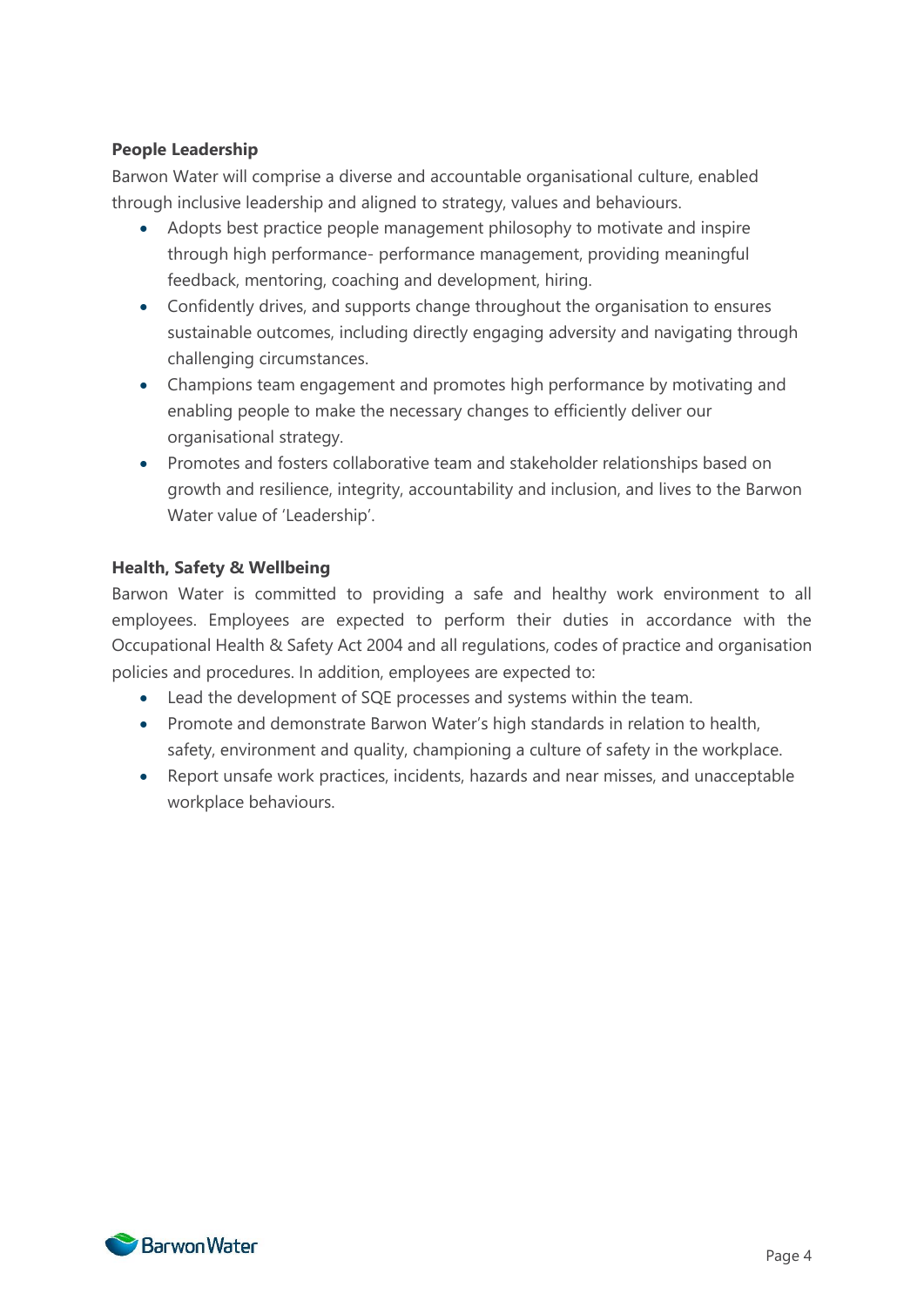## **Competencies**

| <b>Growth &amp; Resilience</b> | Brings a growth mindset and personal resilience.                  |  |
|--------------------------------|-------------------------------------------------------------------|--|
|                                |                                                                   |  |
| <b>Action &amp;</b>            | Drives outcomes with purpose, ambition, accountability and        |  |
| <b>Accountability</b>          | action.                                                           |  |
|                                |                                                                   |  |
| <b>Business Acumen</b>         | Delivers with commercial and organisational nous.                 |  |
| <b>Collaboration</b>           | Collaborates effectively across the business, organisational      |  |
|                                | boundaries, with customers and established partners.              |  |
| <b>Communication</b>           | Engages and communicates with clarity, vision, purpose and        |  |
|                                |                                                                   |  |
|                                | impact.                                                           |  |
| <b>Customer, Community</b>     | Creates measurable customer, partner and community value.         |  |
| & Partnership                  |                                                                   |  |
| <b>Inclusion</b>               |                                                                   |  |
|                                | Open and accepting of different ideas and experiences, groups     |  |
|                                | and people harness their potential.                               |  |
| <b>Innovation &amp;</b>        |                                                                   |  |
|                                | Actively drives continuous improvement and innovation.            |  |
| <b>Continuous</b>              |                                                                   |  |
| Improvement                    |                                                                   |  |
| <b>Managing Ambiguity</b>      | Operates effectively, even when things are not certain or the way |  |
|                                | forward is not clear.                                             |  |
|                                |                                                                   |  |
| <b>Strategic Focus</b>         | Sees ahead to future possibilities and translates them into       |  |
|                                |                                                                   |  |
|                                | breakthrough strategies.                                          |  |

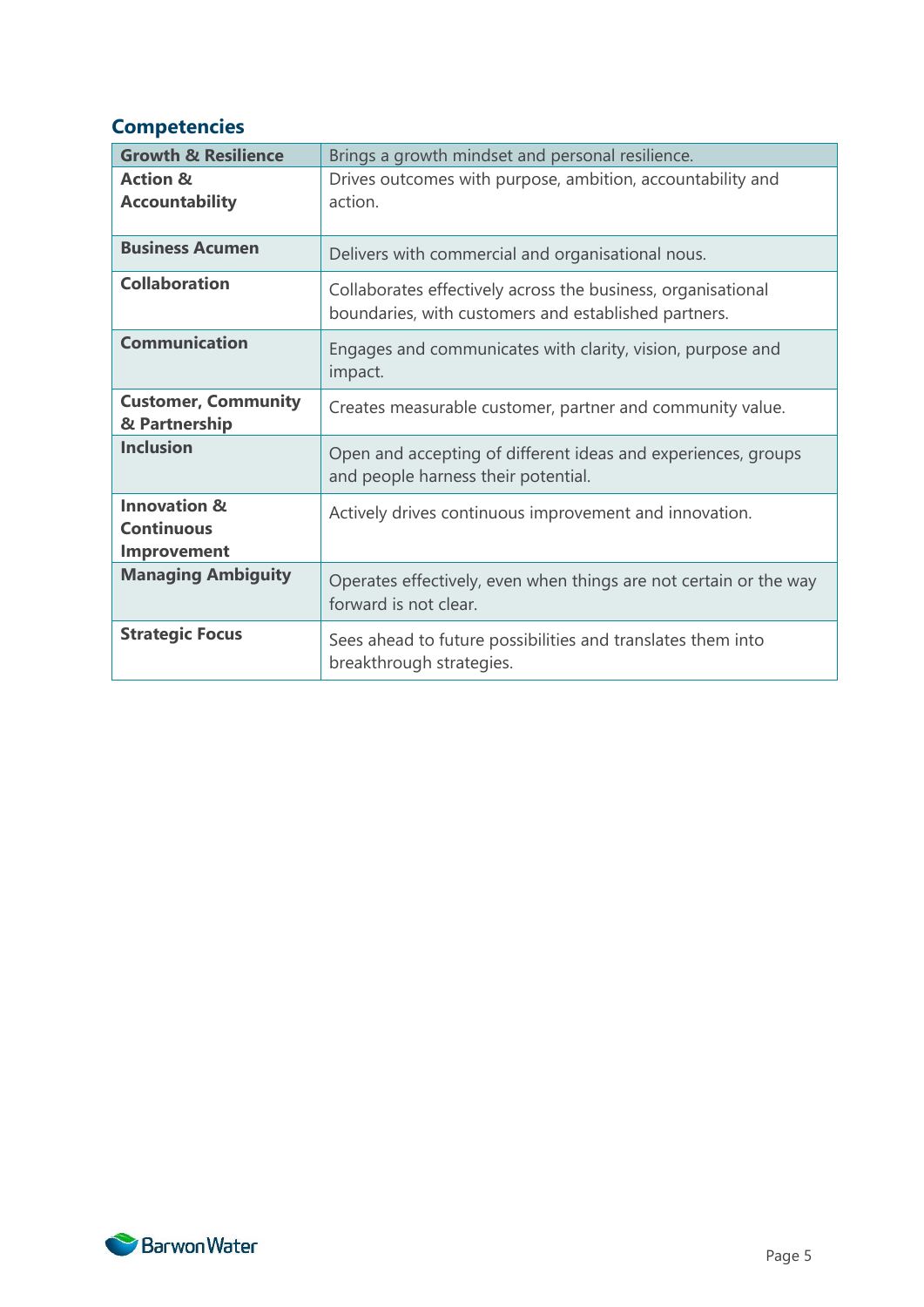# **Performance level**

| <b>Action &amp;</b><br><b>Accountability</b>       | The Financial Performance and Analysis Lead has a clear<br>understanding and focus on the operational and strategic<br>objectives of the department. Under delegated authority, the<br>position is responsible for the development of complex pricing<br>proposals in a highly regulated environment, translating the<br>pricing plan into a corporate financial plan.                                                                                                                                                                                                                                                                                                                                                                                                                                                                                                                           |
|----------------------------------------------------|--------------------------------------------------------------------------------------------------------------------------------------------------------------------------------------------------------------------------------------------------------------------------------------------------------------------------------------------------------------------------------------------------------------------------------------------------------------------------------------------------------------------------------------------------------------------------------------------------------------------------------------------------------------------------------------------------------------------------------------------------------------------------------------------------------------------------------------------------------------------------------------------------|
| <b>Judgement &amp; Problem</b><br><b>Solving</b>   | The Financial Performance and Analysis Lead is highly competent<br>and capable of operating independently, able to resolve problems<br>which require analytic reasoning and comprise of integration of<br>wide-ranging and complex information, across the specialties of<br>the team including corporate planning, capital management and<br>setting strategic plans.                                                                                                                                                                                                                                                                                                                                                                                                                                                                                                                           |
| <b>Specialist Knowledge &amp;</b><br><b>Skills</b> | The position requires the Lead to have significant experience in<br>the application of financial and government legislation and<br>policies in order to direct the actions of the Financial<br>Performance and Analysis Team. This will include an inquiring<br>and inquisitive mindset, utilising creativity and innovation to<br>think more broadly to address and resolve major issues.                                                                                                                                                                                                                                                                                                                                                                                                                                                                                                       |
| <b>Management Skills</b>                           | The position will be responsible for the management of a<br>number of employees with specialist skills. This position will be<br>required to manage employees, work programs or major<br>projects utilising leadership, evaluation and monitoring skills to<br>facilitate achievement of department objectives. The Financial<br>Performance and Analysis Lead will be dedicated to the<br>development, coaching and mentoring of our people, promoting<br>a culture of cross skilling and further enhancing the financial and<br>business acumen throughout the department. The Lead will<br>direct the team in the planning, implementation and review of<br>work outcomes as well as participating as a key member of a<br>functional team. They will be able to generate innovative<br>approaches to more effectively deploy resources, meet changing<br>circumstances and improve services. |
| <b>Interpersonal Skills</b>                        | The position requires the Lead to have the ability to influence,<br>persuade, lead and motivate the members of the Financial<br>Performance and Analysis Team in order to achieve the various<br>goals and objectives of the team. This will require the person to<br>have excellent interpersonal skills, capable of developing<br>effective relationships across the department and engaging with<br>the people in the most effective way to deliver outcomes.                                                                                                                                                                                                                                                                                                                                                                                                                                 |
| <b>Qualifications &amp;</b><br><b>Experience</b>   | Extensive relevant and practical experience in a financial role,<br>management experience and suitable qualifications including:<br>Degree and/or Masters in finance, business or commerce<br>$\bullet$<br>Post graduate accounting or commerce qualification<br>preferred (MBA/CA/CPA)                                                                                                                                                                                                                                                                                                                                                                                                                                                                                                                                                                                                          |

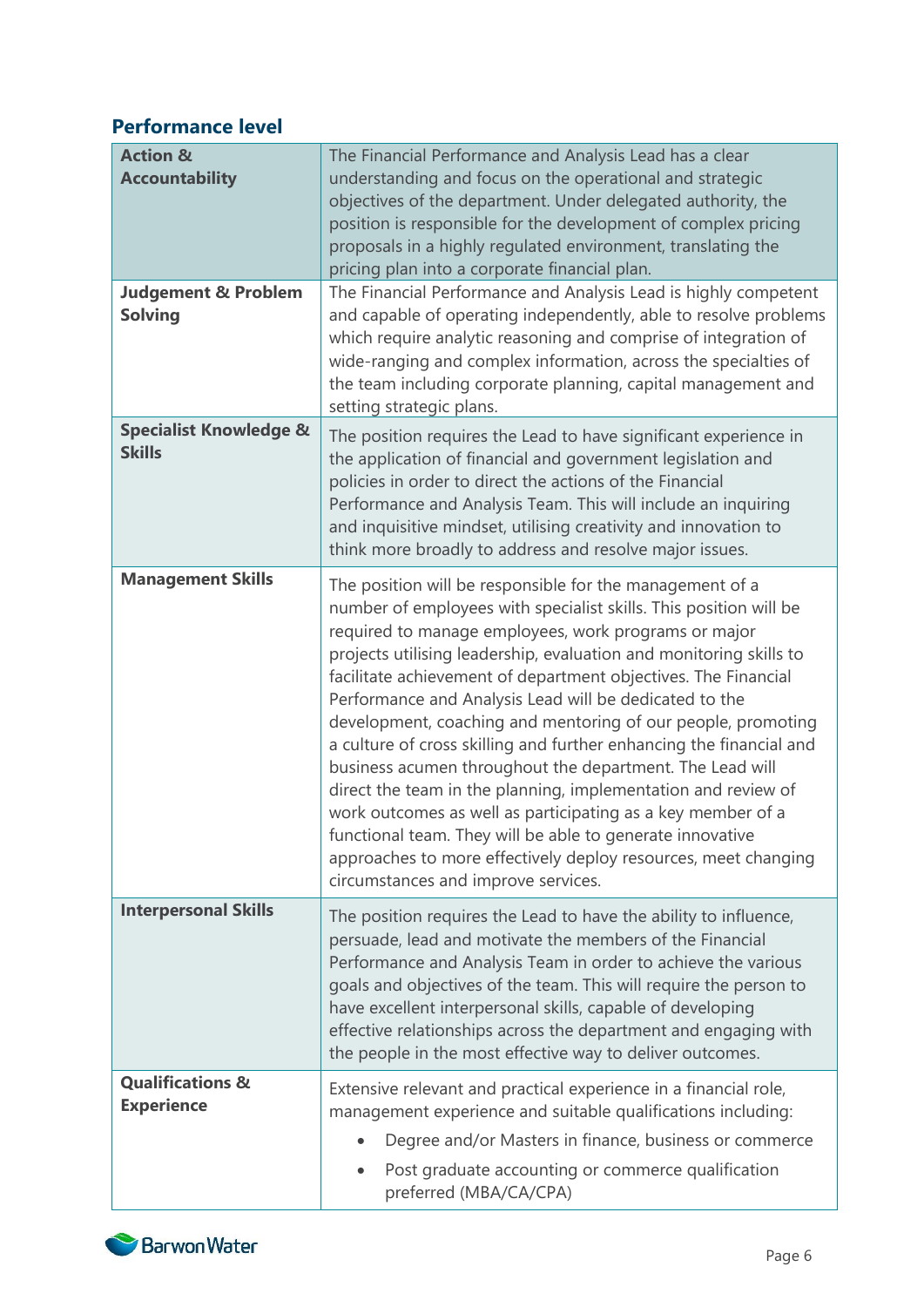## **Success profile**

- Solutions orientated leader adopting a commercial and practical approach, proven in your ability to lead teams in development and capability enhancement.
- Well demonstrated business acumen, with a strategic mindset and strong attention to detail. Naturally inquisitive and inquiring, able to constructively challenge the status quo to deliver best for business outcomes.
- Proven ability to provide financial quidance and support to stakeholders, whilst driving financial accountability in the business
- Collaborative leader who works extremely well in dedicated and matrix team environments.
- Exemplary communication, stakeholder engagement and influencing skills, along with excellent customer service and business partnering skills.
- Outstanding written presentation skills and with demonstrated experience in preparing presentation papers on financial and business performance.
- Outstanding verbal presentation skills with significant experience in presenting proposals to management teams, Boards and external stakeholders.

## **Equal opportunity**

Barwon Water offers a work environment free of discrimination, sexual or other harassment, victimisation, vilification and bullying. Employees are expected to contribute to the maintenance of such a work environment.

## **Risk and Compliance Management**

Barwon Water is committed to a structured approach to Fraud and Corruption and Risk and Compliance Management in support of its business objectives, including the delivery of safe and reliable water, sewerage and recycled water services to our customers and community. Barwon Water shares responsibilities for these activities across the organisation and expect employees to perform their duties in accordance with policies and procedures.

## **Signatures**

| Manager Name (print)  | Manager signature  | Date |
|-----------------------|--------------------|------|
| Employee Name (print) | Employee signature | Date |